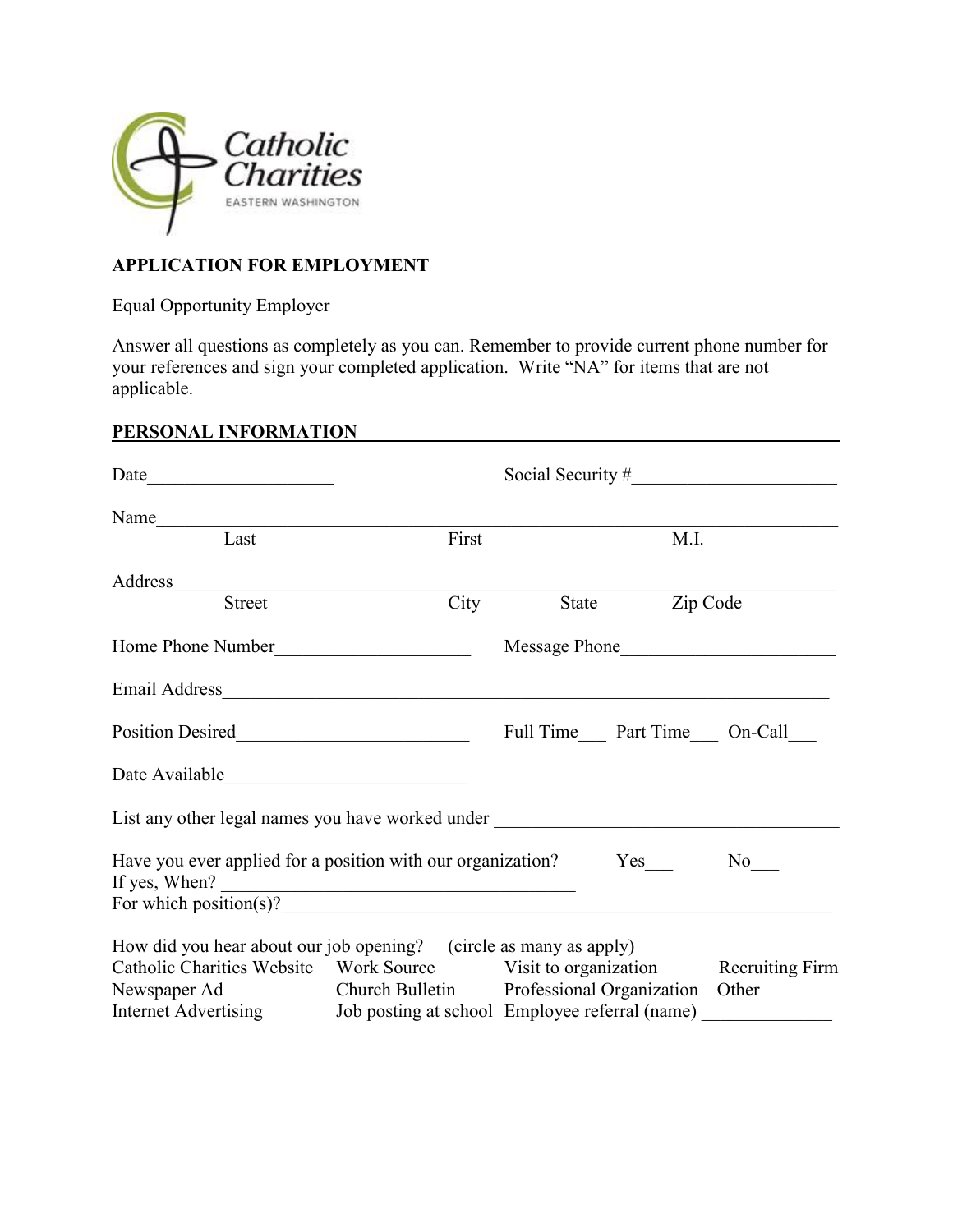### **EDUCATION**

|             | Name | City | <b>State</b> | Major/Subject   Degree/Diploma |
|-------------|------|------|--------------|--------------------------------|
| High School |      |      |              |                                |
| College     |      |      |              |                                |
| College     |      |      |              |                                |
| Graduate    |      |      |              |                                |
| School      |      |      |              |                                |
| Tech School |      |      |              |                                |
| <b>GED</b>  |      |      |              |                                |
| Other:      |      |      |              |                                |

### **SKILLS**

SKILLS<br>Please list any other special training, skills, and certificates which would tell us more about your qualifications for this  $job.$ 

| Do you have a current Washington State License (e.g., RN, LPN, PT, etc.) for the position for |      |                            |
|-----------------------------------------------------------------------------------------------|------|----------------------------|
| which you are applying?                                                                       | Yes. |                            |
| Have you ever been denied membership, or renewal thereof, or been subject to disciplinary     |      |                            |
| action in any professional organization?                                                      | Yes  | No If Yes, please explain: |

#### **EMPLOYMENT RECORD** Starting with your current/most recent job, fill in your work history and/or volunteer experience.

| Employer:   | Address: |                 | Dates Employed:<br>From: | To:                    |
|-------------|----------|-----------------|--------------------------|------------------------|
| Supervisor: | Phone:   | May we contact? | Position Held:           | Reason for<br>Leaving: |

Duties:\_\_\_\_\_\_\_\_\_\_\_\_\_\_\_\_\_\_\_\_\_\_\_\_\_\_\_\_\_\_\_\_\_\_\_\_\_\_\_\_\_\_\_\_\_\_\_\_\_\_\_\_\_\_\_\_\_\_\_\_\_\_\_\_\_\_\_\_\_\_\_\_

| Employer:   | Address: |                 | Dates Employed:<br>From: | To:                    |
|-------------|----------|-----------------|--------------------------|------------------------|
| Supervisor: | Phone:   | May we contact? | Position Held:           | Reason for<br>Leaving: |

\_\_\_\_\_\_\_\_\_\_\_\_\_\_\_\_\_\_\_\_\_\_\_\_\_\_\_\_\_\_\_\_\_\_\_\_\_\_\_\_\_\_\_\_\_\_\_\_\_\_\_\_\_\_\_\_\_\_\_\_\_\_\_\_\_\_\_\_\_\_\_\_\_\_\_\_\_\_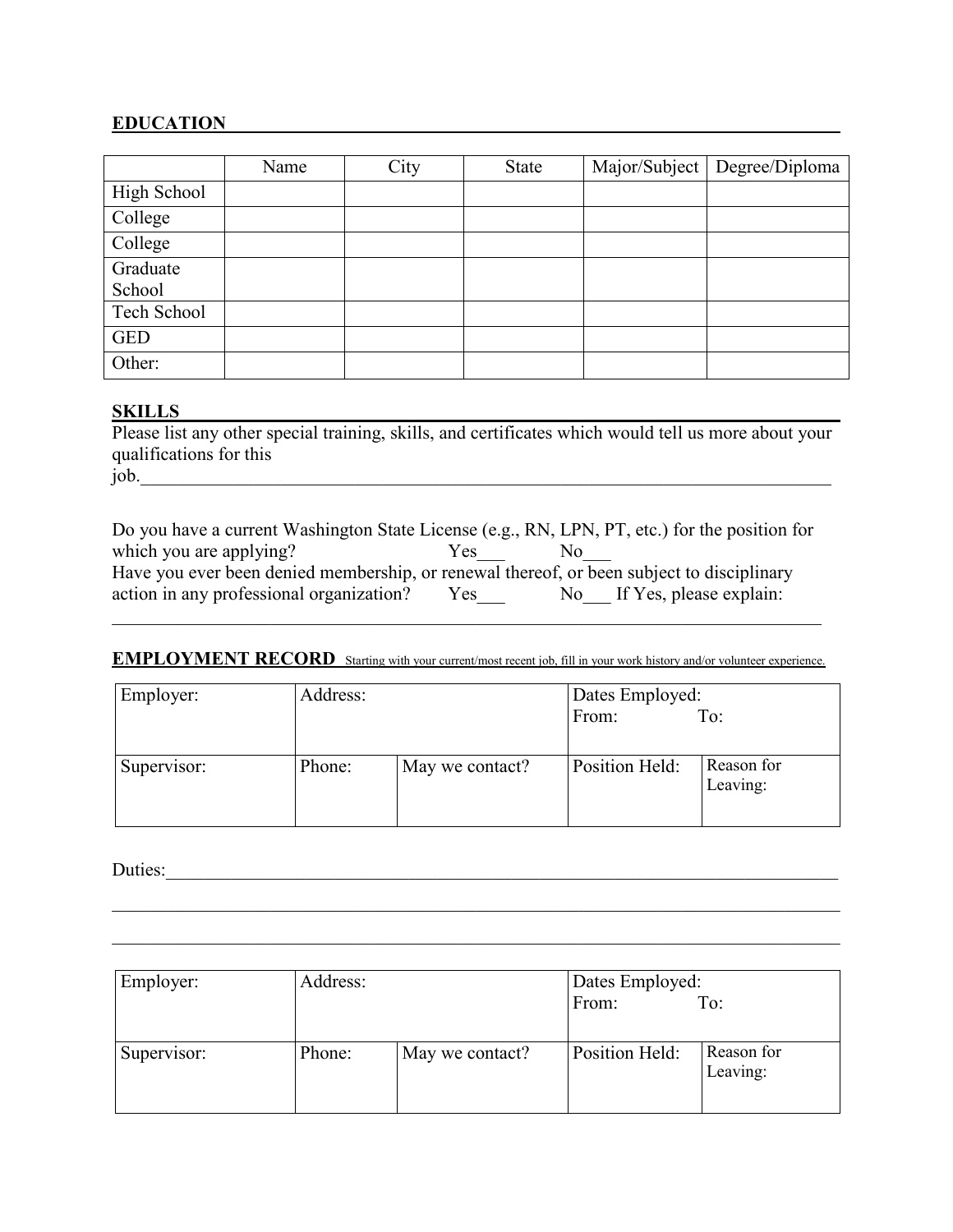| Employer:   | Address: |                 | Dates Employed: |                        |
|-------------|----------|-----------------|-----------------|------------------------|
|             |          |                 | From:           | To:                    |
| Supervisor: | Phone:   | May we contact? | Position Held:  | Reason for<br>Leaving: |

Duties:

| Employer:   | Address: |                 | Dates Employed:<br>From: | To:                    |
|-------------|----------|-----------------|--------------------------|------------------------|
| Supervisor: | Phone:   | May we contact? | Position Held:           | Reason for<br>Leaving: |

<u> 1989 - 1989 - 1989 - 1989 - 1989 - 1989 - 1989 - 1989 - 1989 - 1989 - 1989 - 1989 - 1989 - 1989 - 1989 - 19</u>

Duties:

| Employer:   | Address: |                 | Dates Employed: |                        |
|-------------|----------|-----------------|-----------------|------------------------|
|             |          |                 | From:           | To:                    |
|             |          |                 |                 |                        |
| Supervisor: | Phone:   | May we contact? | Position Held:  | Reason for<br>Leaving: |

<u> 1989 - Johann Stoff, amerikansk politiker (d. 1989)</u>